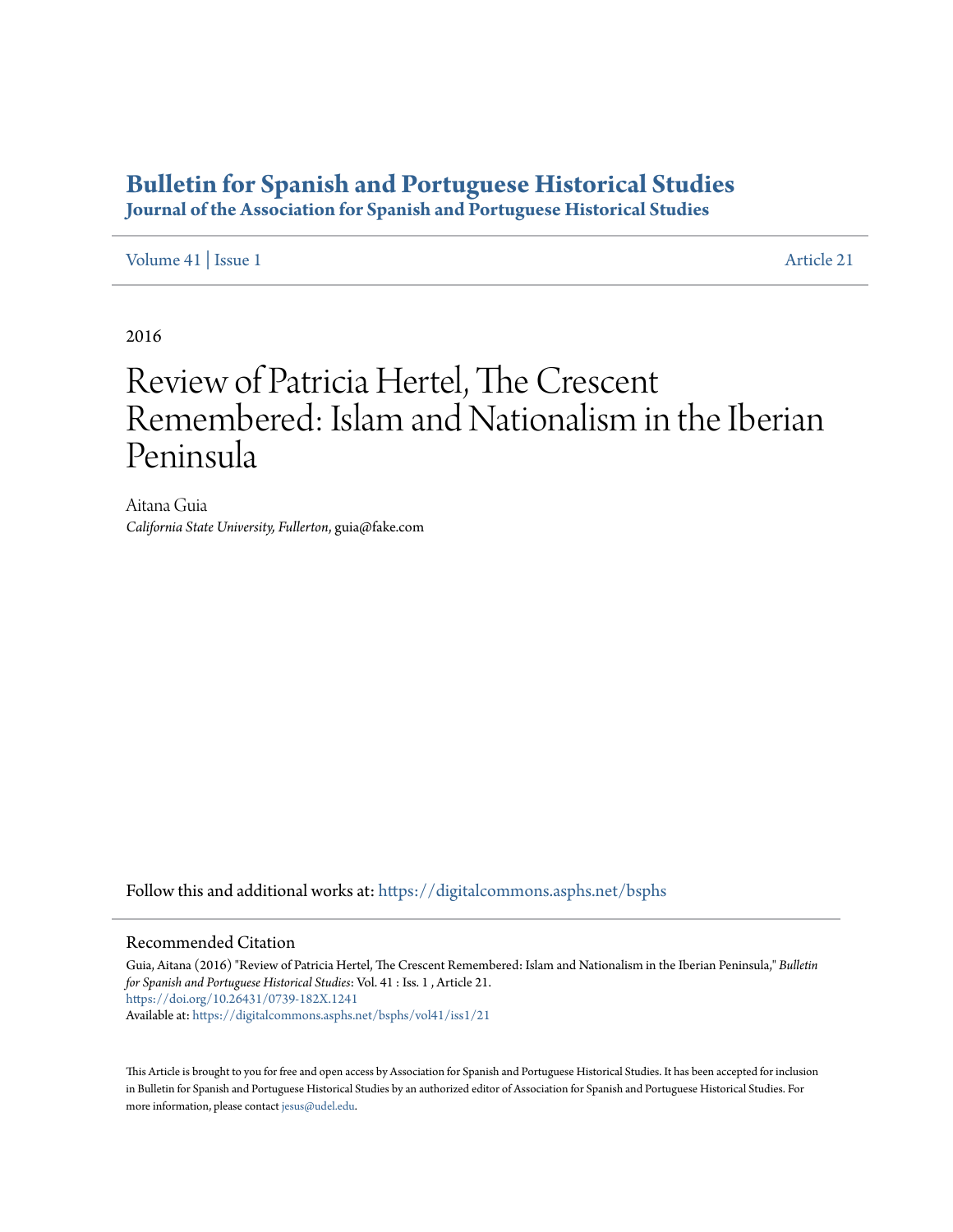## **Patricia Hertel,** *The Crescent Remembered: Islam and Nationalism in the Iberian Peninsula.* **Eastbourne: Sussex Academic Press, 2015. x, 223 pp.**

Patricia Hertel's *The Crescent Remembered* is a noteworthy addition to our understanding of Islam in Modern Europe. Hertel's monograph offers a compelling journey into the narratives about Islam that informed Spanish and Portuguese academics, politicians, teachers, and folklore participants. Hertel begins with how the Middle Ages were portrayed in nineteenth and twentieth century historiography. Then looks at Islam as an object of research by studying how Arab studies came to exist and how Arabists negotiated their influence in academia. Hertel's third chapter analyzes Islam as a "colonial other" by looking at how the Iberian dictatorships embraced a seemingly fraternal position towards Islam in order to strategically legitimize the use of Muslim soldiers during the Spanish Civil War, a Spanish diplomatic effort to reach Muslim countries in the Francoist period, and a narrative to incorporate Muslims into the Portuguese colonial project. Hertel's fourth chapter looks at how textbooks have portrayed Islam and her final chapter assesses the role of folkloric festivals, such as Spain's Festival of Moors and Christians, in reproducing narratives and inventing traditions that exclude Spanish Islam from the national imaginary.

Hertel seeks to demonstrate "how the European encounter with Islam has been held onto in collective memories and historical interpretation, and how the contours of Ourselves were determined via an Other which existed primarily in the imagination" (151). For this purpose, the first and third chapters work better to sustain Hertel's argument. In the first chapter, "Islam as a Historical Enemy: The Middle Ages as Portrayed in the Historiography", Hertel highlights Modesto Lafuente y Zamalloa's ambivalent relation, a mix of aversion and fascination, to medieval Spanish Islam and Rafael Altamira y Crevea's focus on Islam as a great civilization rather than an antagonist religion in order to substantiate that Spanish interpretations of Islam have been multiple and conflicting and should not be reduced to perhaps the most long– lived and influential position of excluding Islam from Spanish historiography defended by Marcelino Menéndez Pelayo and embraced by the Spanish Catholic Church. In these chapters, Hertel also shows how Portugal did not follow the same pattern as Spain and did not define its national identity in opposition to Islam, but rather in opposition to Spain (a closer and more threatening enemy) and later on in relation to the Portuguese Empire.

The material discussed in chapter two could perhaps have been better connected to the argument by incorporating the views of Arabists into the larger historiographic debate discussed in chapter one and by creating a separate chapter for architecture, national monuments, and commemorations (dealt with in chapter 2 and 4). An introduction that clearly stated Hertel's overall argument and sub–arguments and justified why the book does not cover the democratic period that followed Francoist Spain and the Portuguese Estado Novo could have helped the reader navigate the multiple thematic and chronological meanders. I was fascinated to read Hertel's chapter five on the Festival of Moors and Christians and wished that the 2015 English translation of *The Crescent Remembered* (originally published in German in 2012) had appeared a year earlier, when I was finishing my own work on the same topic. We both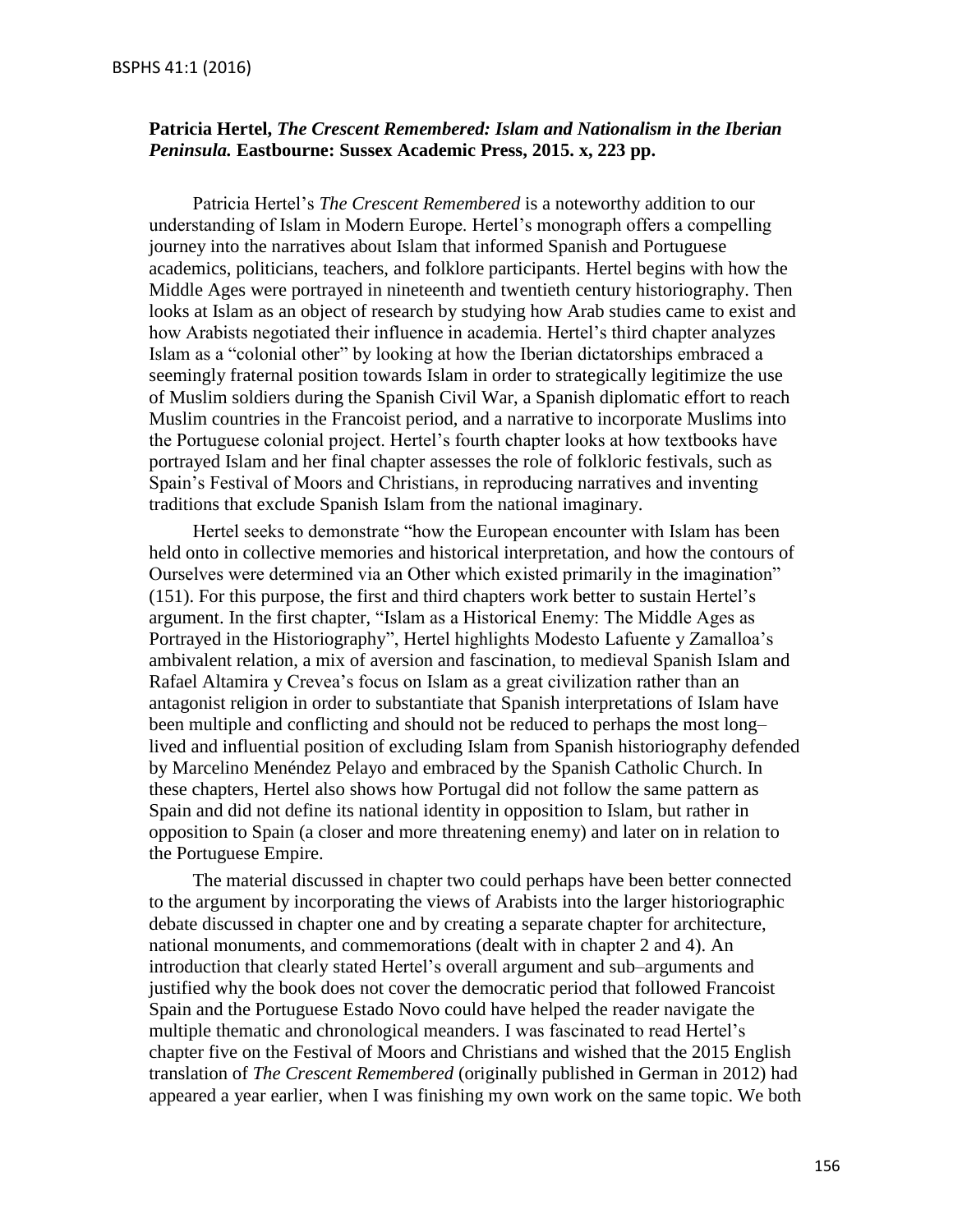consider the festival of Moors and Christians an example of Eric Hobsbawm's invention of tradition and discuss some of the same mechanisms of transposition of whatever enemies Spain had at the time into the Moorish side of the festival (what I called Mooricization). Hertel, however, accepts anthropologist Max Harris' thesis that the festival is in essence a battle between secular and religious forces in which the "Moors" are merely imaginary antagonists, something difficult to maintain when looking at the democratic period.

One of the noteworthy contributions of Hertel's monograph is her explicit comparative approach that, as the Sussex Studies in Spanish History's editor Nigel Townson highlights, seeks to "delineate the similarities and convergences of nation– building in both Spain and Portugal". With a consistent thematic and, whenever warranted, chronologic analysis of both Spain and Portugal, Hertel offers a didactic antidote against *ombliguismo*, borrowing writer Juan Goytisolo's term, and against a tendency towards universalizing the Spanish anti–Islamic Catholic narrative. Writing a comparative study is, however, thorny. Hertel convincingly justifies why comparing the function of Islam in the development of Spanish and Portuguese national narratives is fruitful and necessary. The structure chosen for the monograph, however, undermines her comparative efforts. Every chapter is divided into two separate case studies, first a longer section on Spain, then a shorter section on Portugal. The various lengths are justified by the divergent importance Islam had in each country and the differing complexity of each case. What weakens the comparative value of the monograph is that both case studies are only brought together in a true comparative manner in brief sections at the end of each chapter (16 out of 120 pages of chapter text). These comparative sections are so insightful that I wished the author would have found a way to organize the whole monograph in this fashion.

Hertel's decision to connect Islam with memory, commemoration, and nationalism in its broader understanding is fully warranted, but only those who read German will be able to trace and fully benefit from the theoretical sources on nationalism the monograph relies on. Nationalism in the Iberian Peninsula has long been established to encompass nationalist movements other than Castilian and Portuguese, but Hertel's volume only dedicates a two page section to Basque nationalism and Islam and only mentions Catalonia sporadically. Considering that the Catalan "nation" also emerged in its own conquest against Islam, I think a three–way comparison between Portugal, Catalan, and Castilian narratives of inclusion and exclusion of Muslim Iberians would have been a good addition to the monograph.

*The Crescent Remembered* is a necessary starting point for comparativists, historians, and scholars of Islam in Spain and Europe that wish to incorporate Portugal into their work. Hertel helps us avoid the pitfalls of universalizing anti–Islam exclusionary narratives by offering a comprehensive and exhaustive analysis of the various positions held in three different periods. First, "a phase in which historical narratives were formed" in the late nineteenth century; second, a phase in which "such concepts became more widespread in Spain and were marginalized in Portugal" (first third of twentieth century); and then a phase "during which older negative stereotypes were partially revised" (between World War II and the end of the dictatorships). This revision, however, does not undermine the dominant narrative of Spain as "Catholic" and Portugal as "Grand".